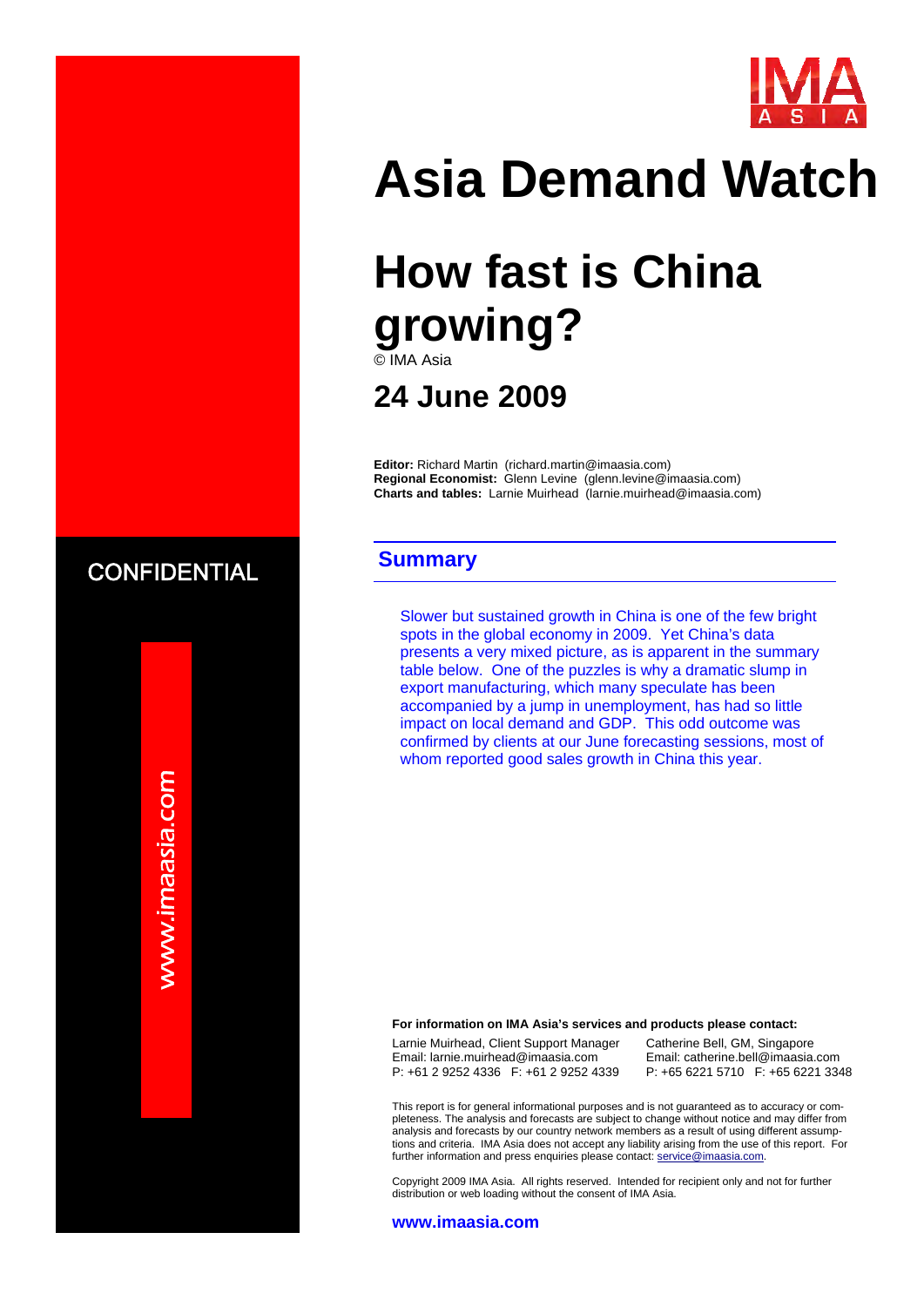## **Asia Demand Watch**

**24th June 2009** 



## **How fast is China growing?**

Slower but sustained growth in China is one of the few bright spots in the global economy in 2009. Yet China's data presents a very mixed picture, as is apparent in the summary table below. One of the puzzles is why a dramatic slump in export manufacturing, which many speculate has been accompanied by a jump in unemployment, has had so little impact on local demand and GDP. This odd outcome was confirmed by clients at our June forecasting sessions, most of whom reported good sales growth in China this year.

| <b>Measure</b>                          | 2007   | 2008   | 2009    | Period for 2009 data |
|-----------------------------------------|--------|--------|---------|----------------------|
| GDP                                     | 13.0   | 9.0    | 6.1     | Q1                   |
| - Primary (rural & mining)              | 3.7    | 5.5    | 3.5     | Q <sub>1</sub>       |
| - Secondary (industry & construction)   | 14.7   | 9.3    | 5.3     | Q <sub>1</sub>       |
| - Tertiary (services)                   | 13.8   | 9.5    | 7.4     | Q <sub>1</sub>       |
| Exports                                 | 25.7   | 17.3   | $-21.8$ | May YTD              |
| Imports                                 | 20.8   | 18.4   | $-27.8$ | May YTD              |
| Rail freight                            | 7.9    | 4.7    | $-5.8$  | May YTD              |
| Air freight                             | 15.8   | 1.8    | $-8.0$  | May YTD              |
| Electricity production                  | 15.7   | 6.6    | $-4.0$  | May YTD              |
| Industrial sales - total                | 28.0   | 22.2   | 1.5     | May YTD              |
| - Light                                 | 25.7   | 19.8   | 7.5     | May YTD              |
| - Heavy                                 | 29.0   | 23.2   | $-0.8$  | May YTD              |
| - For export                            | 23.1   | 10.5   | $-15.3$ | May YTD              |
| Automobile production                   | 21.2   | 4.8    | 12.2    | May YTD              |
| - Cars                                  | 21.9   | 7.1    | 8.1     | May YTD              |
| Motorcycle production                   | 18.1   | 12.4   | $-15.0$ | May YTD              |
| Tractor production                      | $-3.1$ | 20.8   | 34.8    | May YTD              |
| Retail sales, current prices            | 16.8   | 21.6   | 15.0    | May YTD              |
| Loans by financial institutions at Dec. | 16.1   | 15.9   | 28.0    | May YOY              |
| Savings deposits at Dec.                | 6.8    | 26.3   | 29.6    | May YOY              |
| Fixed asset investment, total           | 25.6   | 26.2   | 32.9    | May YTD              |
| - State owned & holding company         | 15.7   | 22.6   | 40.6    | May YTD              |
| - Residential building                  | 30.6   | 22.4   | 7.5     | May YTD              |
| - Central government                    | 17.8   | 31.0   | 28.0    | May YTD              |
| - Local government                      | 26.6   | 25.6   | 33.4    | May YTD              |
| - Project under construction            | 20.6   | 20.0   | 33.8    | May YTD              |
| - Project newly started                 | 28.7   | 5.4    | 95.9    | May YTD              |
| Floor space under construction          | 20.7   | 14.8   | 15.9    | May YTD              |
| - Residential                           | 21.0   | 15.7   | 13.1    | May YTD              |
| Floor space complete                    | 13.3   | 0.8    | 25.9    | May YTD              |
| - Residential                           | 11.3   | $-0.5$ | 24.7    | May YTD              |

### **Data Summary, % growth**

#### **Can we make sense of this data? Read on ….**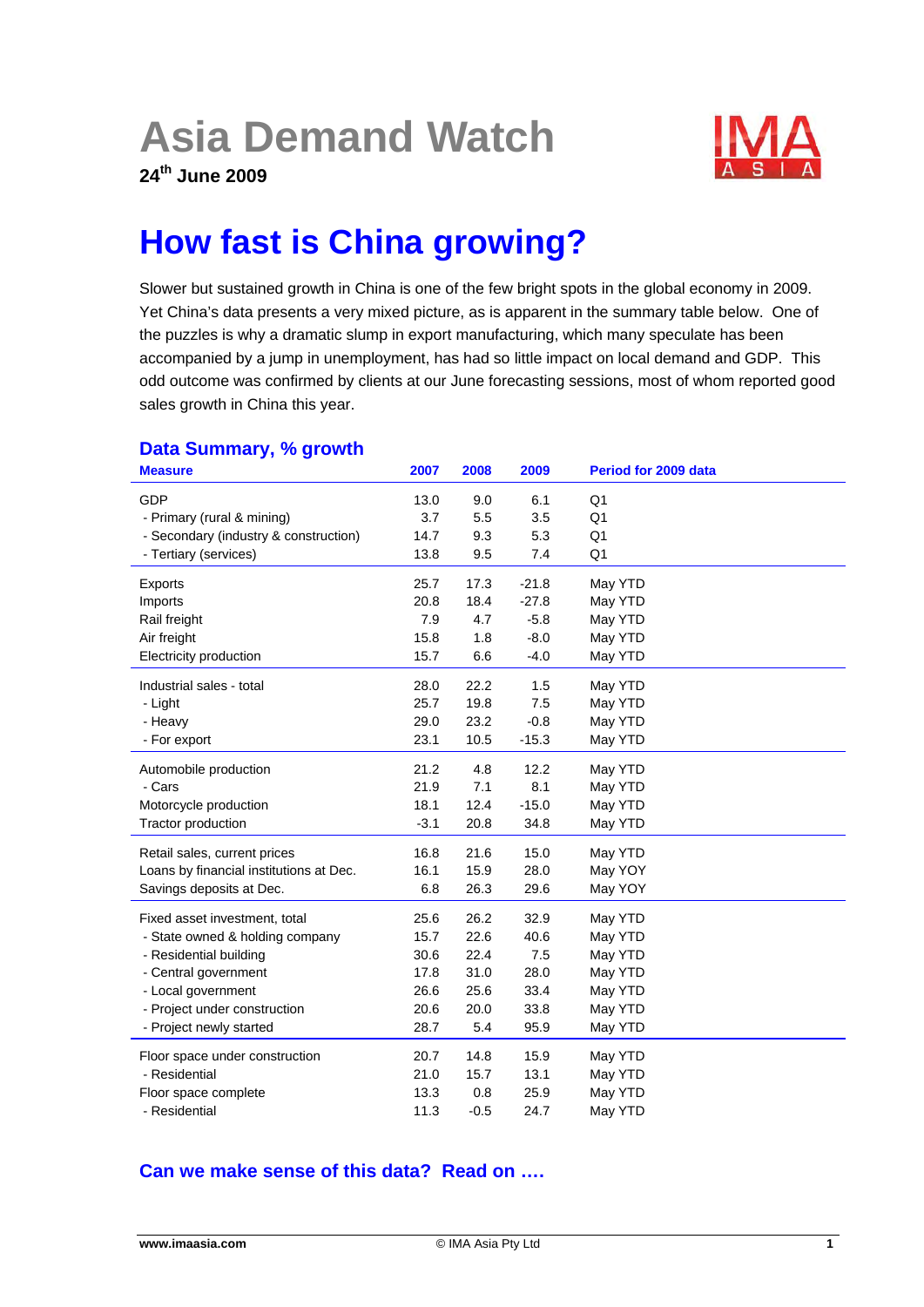

#### **What the GDP and industrial sales data tells us about growth**

The quarterly GDP data tells us that growth slowed to 6.1%yoy in Q1'09, the slowest pace since quarterly data became available in 1991. This is slower than during SARS (2003), the global tech wreck (2001) or the Asia Crisis (1997-98). It is about half the pace set during 2007 or one third less than the pace set in 2008 as the economy cooled. But it is still, as Clint Laurent noted in our Q1 forecasting conferences, growth, which should be apparent in domestic sales.



China provides quarterly GDP real growth on the production side of the economy broken out into three main sectors: primary (rural and mining); secondary (mostly industry and construction); and tertiary (services). Quarterly expenditure data (consumer, government, fixed investment, exports and imports) is not available. China releases its GDP data so quickly that many see it more as a political statement than an economic measure. It tends to overstate growth when the economy slows and to understate growth when the economy is running too fast. Quarterly GDP is measured on a year-to-date (YTD) basis.

**Breaking out the GDP components:** All three sectors measured by production GDP slowed in Q1'09. The "primary" sector (11.3% of GDP in 2008, which covers mining and agriculture) slowed to 3.5%yoy after a strong finish to 2008 as rising commodity prices boosted incomes. The 3.5% result for Q1 isn't bad on past trends and suggests continued moderate growth.

**Industrial sales just grew through to May.** The biggest of the three GDP production sectors is "secondary" (48.6% of 2008 GDP), with Q1'09 growth of 5.1%yoy being the slowest rate since quarterly data started in 1991. There's no breakout under "secondary" in quarterly data but annual data shows the two main components to be "industry" (43% of 2008 GDP) and "construction" (5.7%). If you look at the industrial sales growth in our Data Summary on page 1, which drops from 22.2% for 2008 to just 1.5% for the first five months of 2009, it seems that overall "industry" has experienced little growth this year. The industrial sales data breakout tells us that roughly 16.5% of all industrial sales were "for export" last year and that such sales in the first five months dropped 15.3%ytd. But that also means that some 83% of all industrial sales were for the domestic market and a quick calculation suggests such sales are up 4.9%ytd by May. So despite the collapse in exports much of China's industry is still selling more in 2009 based on domestic demand.

The point is that China's factories overwhelmingly manufacture for the domestic market. If you are selling to domestic-focused manufacturers your customers have had sales growth in the 5-10% range through to May. By contrast, if you are selling to export-focused firms then these customers have, on average, suffered sales declines of around 15%ytd.

A quick double check on whether China's "industrial sales for export" makes sense is to cross-check it to China's export data. Industrial sales for export equal a very stable 78-82% of total exports of manufactured goods from 2002 to 2007 before rising to 84.7% in 2008. So while China's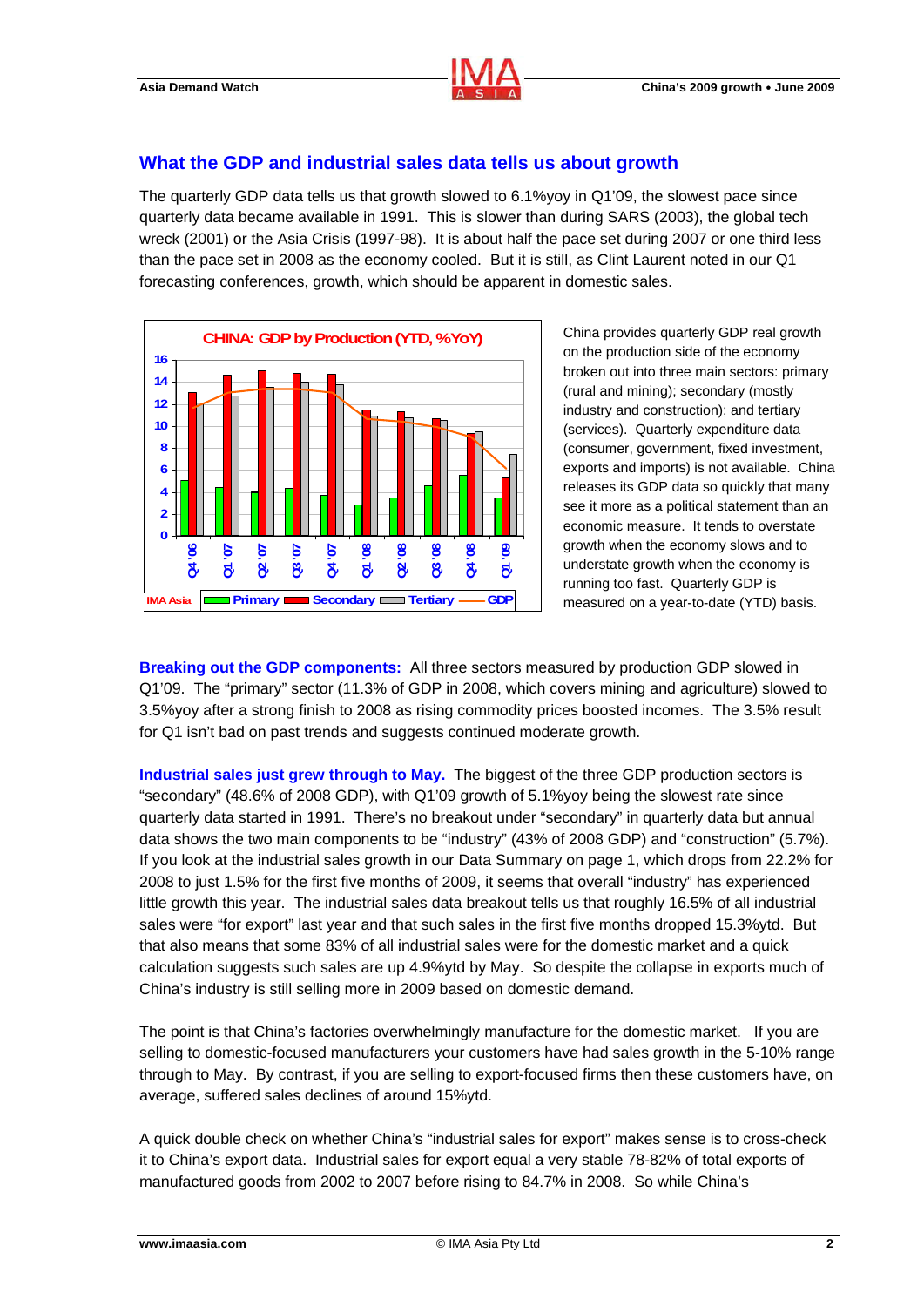

US\$1,351bn in manufactured exports (94.5% of all exports) is a dauntingly large number it represents just 16.5% of industrial sales, which in 2008 were worth Yuan 48,069bn or US\$6,918bn.

**Outlook for GDP:** China's official goal this year is to lift growth back to 8%. The IMF's 2009 forecast is 6.5% (April '09 WEO) while a more recent World Bank forecast is for 7.2% (June '09). Meanwhile, private sector forecasters have also been edging their 2009 GDP numbers higher: UBS from 6.5% (Feb'09) to 7.5% (Jun '09), Barclays from 7.2% to 7.8%, and Standard Chartered from 6.8% to 7.4%. IMA Asia's forecast at June was 7.0% and we may lift this in July.

#### **What the fixed investment and construction data tells us about growth**

As noted above construction is classified under "secondary" GDP and is around 5.7% of total GDP (it is about the same share in most economies). Our Data Summary on page one has two pointers to likely developments this year in construction. The first is "fixed asset investment", which is a peculiar number in China that has little relation to fixed investment in GDP as it includes, among other variations, the cost of land.





Two stories are apparent in the construction-related data. First, China's fiscal stimulus kicked in from the start of 2009 in a big way. Overall fixed asset investment jumped, with "newly started projects" (see Data Summary table) up 96%ytd through to May. The big increase has been under "state owned and holding companies", up 41%ytd by May, about double the pace of growth in 2007 and 2008. By contrast, residential building investment grew just 7.5%ytd through to May after growth of 23% in 2008 and 31% in 2007. But as the left-hand chart above shows, a big fall in residential investment occurred in January '09 and a weak recovery has been underway since March '09. January '09 also saw a sharp jump in residential floor space completions (our second chart above). This may well represent a strategy by developers to slow completions last year as demand and prices fell and then accelerate completions as the fiscal stimulus provided a lift in demand in 1H'09. Reuters reports that home sales in first and second-tier cities have jumped more than 20% in the past three months following cuts to interest rates and stamp duty as well as a policy change to allow reduced mortgage down payments. Paul Cavey at Macquarie Bank argues that the government is using property price reflation in 2009 to lift economic growth. Nationwide property prices fell 8.8% in 2008 but the trend in recent months has been steadily up.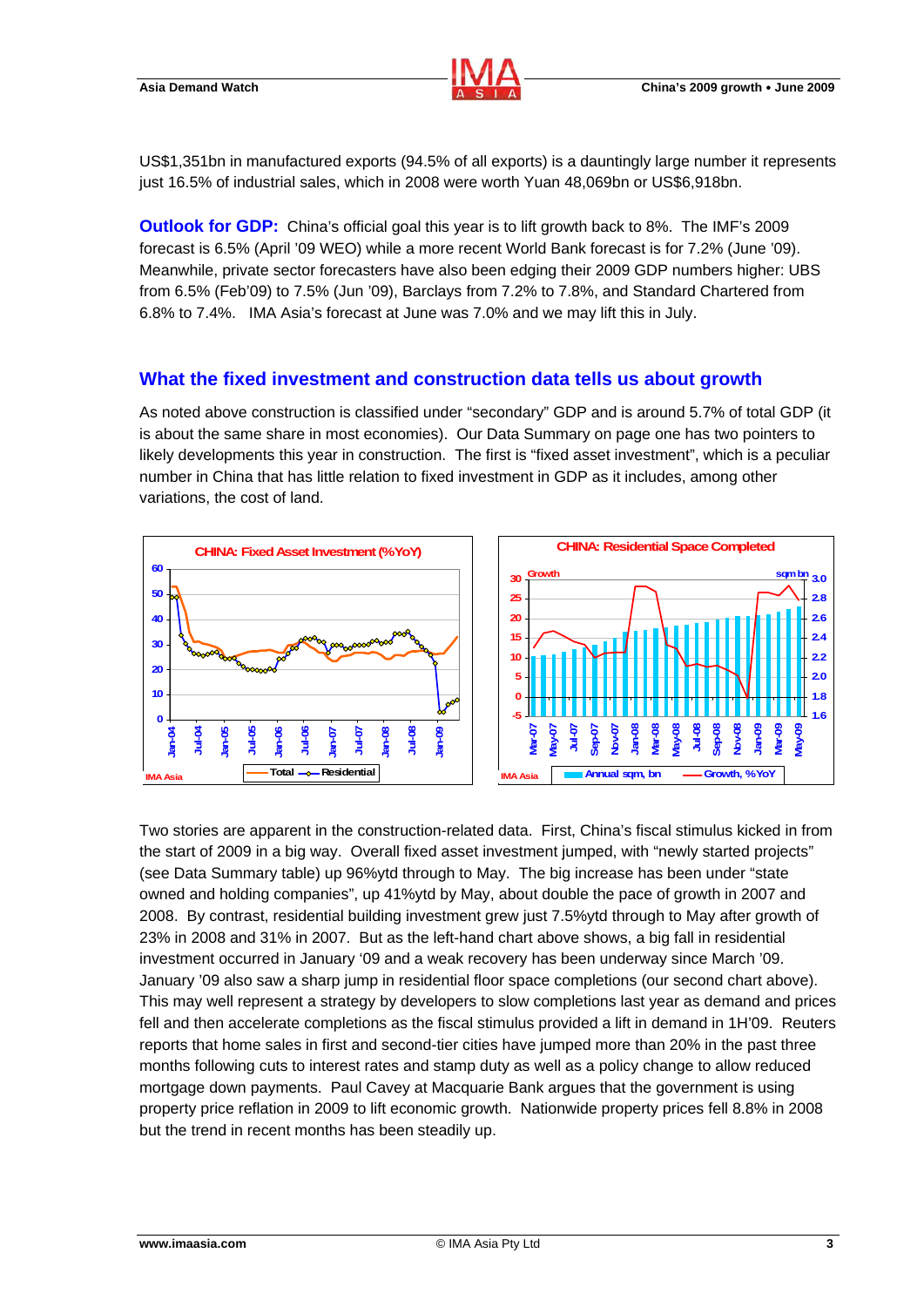

**China exceeds the US in fixed investment in 2009:** IMA Asia does calculate gross fixed investment within GDP and on our numbers the current value of fixed investment in China in 2009, at US\$1,993bn, will, for the first time, exceed the current value of fixed investment in the US, at US\$1,918bn. As China's economy, measured in standard GDP, was just 31% of the size of the US in 2008 this highlights the extent to which China is an investment driven economy (while the US has been a consumer driven economy). Our analysis suggests that fixed investment will play an even bigger role in driving China's growth in 2009 and 2010, with most of the lift coming from the public sector. China's fixed investment will continue to exceed that of the US in 2010 and 2011.

#### **What the trade, transport and electricity data tell us about growth**

If China is suffering a recession in 2009 it is in its export sector. We've noted above that "industrial sales for export" are down 15.3%ytd by May. The falls in exports and imports are even bigger – 21.8%ytd for exports and 27.8%ytd for imports (see Data Summary table).

While the industrial sales data suggests this affects less than 20% of industrial output the impact can still be seen in China's transport data. The slide in rail freight has only just eased in May with a decline in air freight bottoming out two months earlier. Reports from our clients in China suggest both these indicators should rise steadily in the next few months as factories lift their production.



Electricity production has also been notably weak through the last six months. Analysts who have looked closely at this data think that the fall is due to big cuts in power-intensive heavy industry and that the fall in production is not representative of a broader reduction in industrial activity.

#### **What the consumer data tells us about growth**

China doesn't release quarterly data on consumer expenditure in GDP. Its annual data puts consumer spending at a relatively low 35.3% of GDP in 2008 (at current prices) with growth last year of 15.8% in current prices and around 10% in real terms (our estimate).

The Data Summary table shows conflicting trends. On one hand, savings deposits grew a strong 29.6%yoy in May '09, suggesting that households are more focused on saving than spending at the moment. This trend emerged during 2008, when growth in savings deposits jumped to 26.3% for the year from 6.8% in 2007. China's consumer sentiment survey, which we've found to be quite a useful guide, shows a steady fall in sentiment through 2008 that accelerated sharply at the end of the year.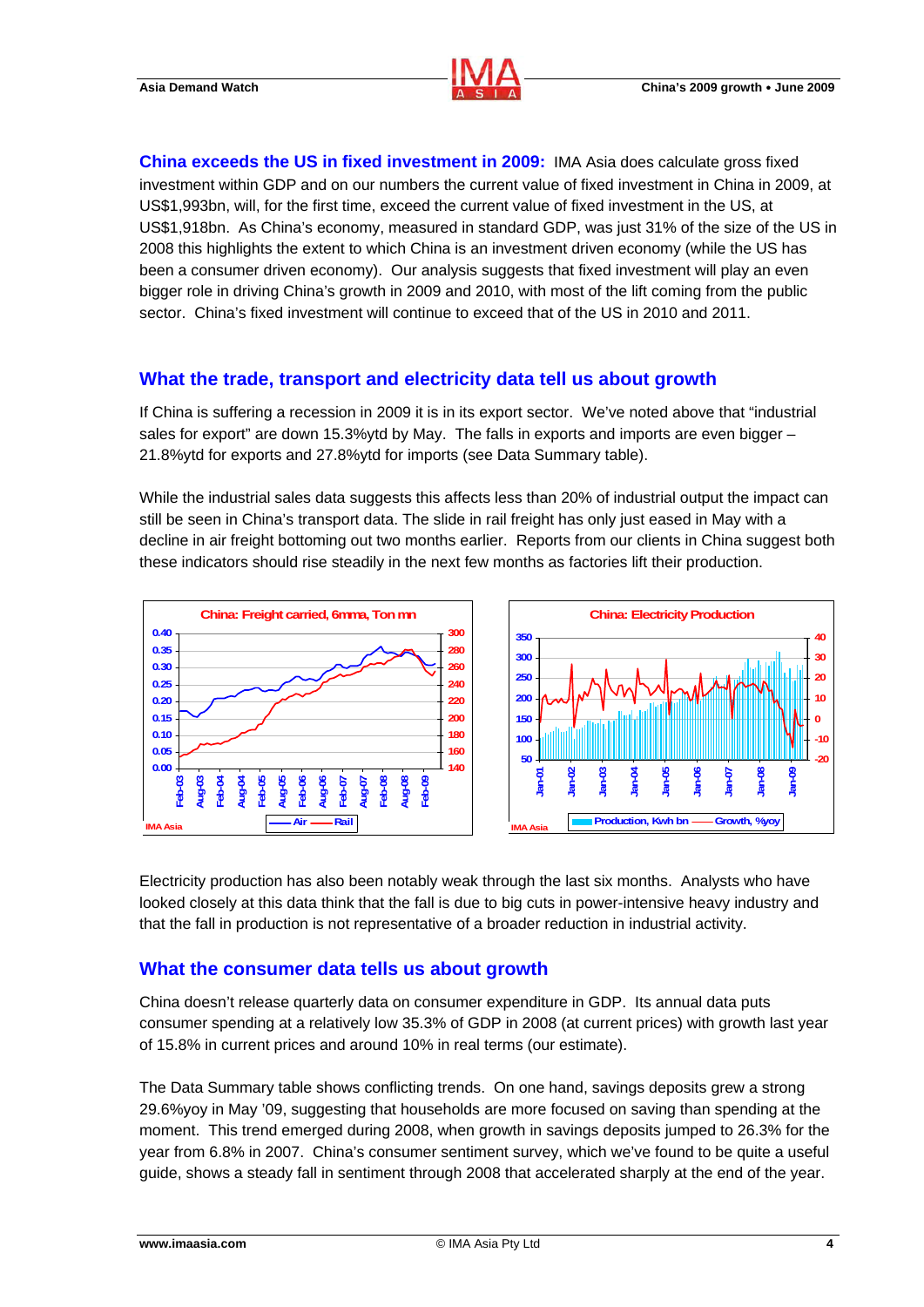This didn't have an impact on retail sales until Q3'08 when retail sales growth slowed sharply, dropping from 22%+yoy in mid 2008 to around 12-14%yoy in early 2009. But from March onwards the pace has edged up, exceeding 15%yoy in May as consumers responded to the fiscal stimulus. This helped lift car sales through to May by 8.1%yoy while overall vehicle sales rose 12.2%ytd. The 15%ytd fall in motorcycle sales may well reflect substitution as the fiscal stimulus incentives were targeted at boosting sales of entry-level four wheel vehicles in place of two and three wheel transport.





**Consumer outlook.** Our current forecast for real growth in consumer spending is for a slowdown to 6.5% growth in 2009 from around 10% in 2008. On balance we'll leave it at that rate. This still makes China one of the fastest growing consumer markets in the world in 2009.

#### **So how fast is China growing in mid-2009?**

China is suffering an export recession, not a domestic recession in 2009. While the massive scale of exports suggests that export production dominates this is far from the case. Export manufacturing is less than 20% of industrial production. Once this is understood two important aspects of China's current economic performance are clearer. First, the jump in unemployment in the export manufacturing sector is not as disastrous as it might seem as we can assume employment across some 80% of the manufacturing sector that serves the local market has remained reasonably steady. Second, it is easier to understand how government stimulus measures can help much of manufacturing, which is focused on local demand. That appears to be the case in vehicle production and, according to our clients, in many other manufacturing areas tied to local consumption. Manufacturing tied to the construction sector will have received a giant boost from accelerated infrastructure spending and manufacturers in this sector should also benefit from a soft but steady lift in the housing sector.

Overall this suggest that China's growth in Q2'09 should lift above 7% from 6.1% in Q1'09 and that the second half of this year should see stronger growth that could well put China within reach of its 8% GDP growth goal for 2009.

Richard Martin, IMA Asia Email: richard.martin@imaasia.com Tel: +61-2-9252 4336

Glenn Levine, IMA Asia Email: glenn.levine@imaasia.com Tel: +61-2-9252 4336